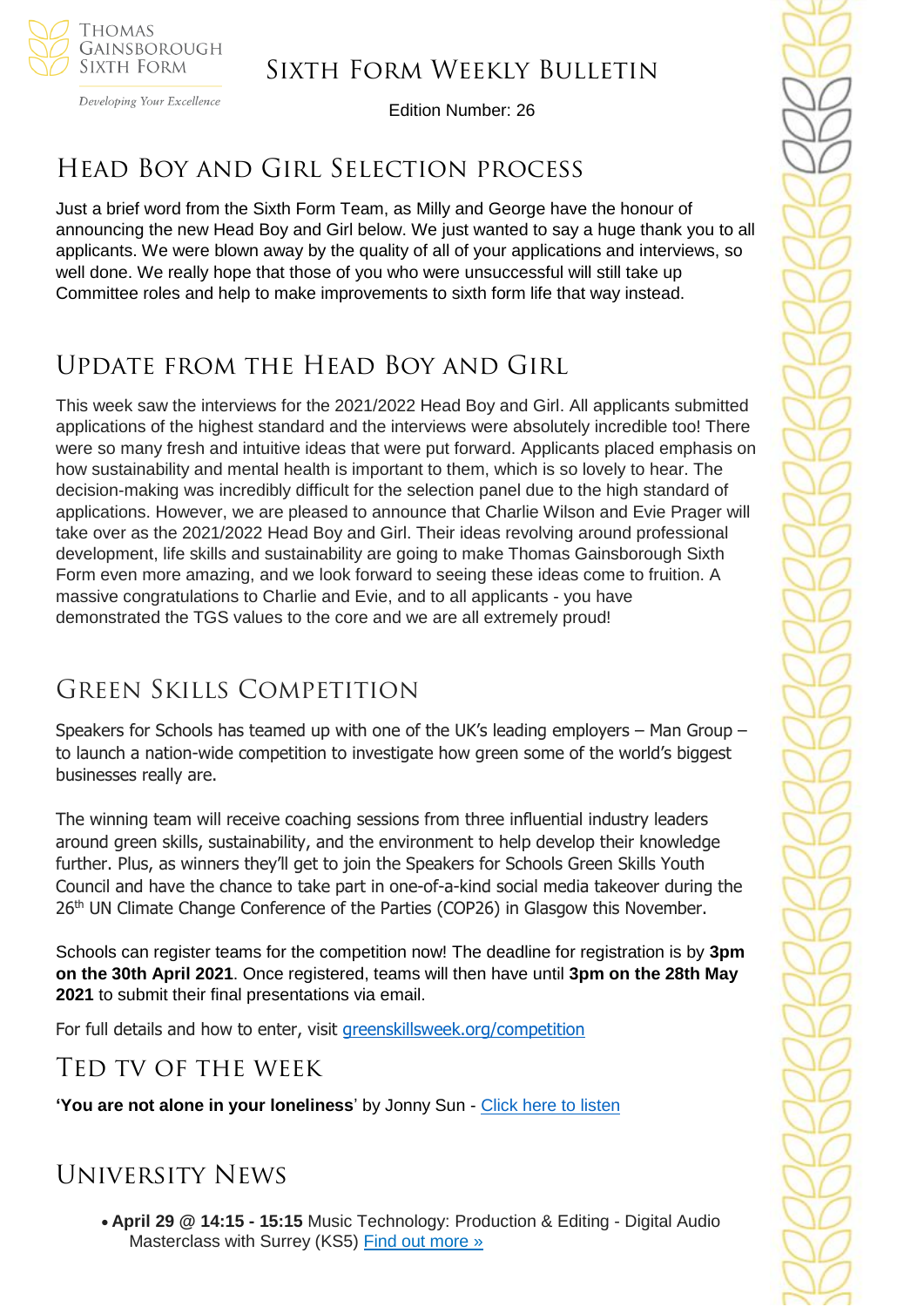

Developing Your Excellence

#### Edition Number: 26

#### • **May 4 @ 11:15 - 12:15** Covid and the Life Sciences with University of Bristol (KS5) [Find out more »](https://channeltalent.us10.list-manage.com/track/click?u=145837fa6843e0c349598322a&id=bd2d4da82a&e=155232616c)

#### **Uni Taster Days**

Webinars released this week include a guide for students interested in studying Digital and [Social Media](http://url5112.unitasterdays.com/ls/click?upn=8cCDFFt1CEplPEUylPsueOEModhQgLASLxoEF1jRKeAbmaL7GDTqYfLYrSnfRnHigae-2BNlPW2aPxxZY8Jq2hcQJr8ZTRSrAVnOAfflweZsoBoktgyqNv3JbE15janKSm_UM2_rrBcZmH1MRZ5ke5s2mUzm2U0gKzRtHoodNNH45d3FP-2BAqFWjlDPIhIz-2Fc3wiltUOVlweYF-2B7XsMUXvxCzjpjy28lEO-2Bow-2FxrBDMi07C6qZkxQjeBCcCkt-2FNudBLWtfAX3vyZboS8UD8Uw8R5yofEB2-2BhUf3k3XfYFf9ZbrwRzSpCbDF0vwXcJ-2F5sJLUvT8fFmMIt0QdLRgJuXC7IffOs7w-3D-3D) Marketing, [International Relations](http://url5112.unitasterdays.com/ls/click?upn=8cCDFFt1CEplPEUylPsueOEModhQgLASLxoEF1jRKeAbmaL7GDTqYfLYrSnfRnHiCIyC7n7AuueGkAQf37jymJQT6vrldarAxoyt9DRiHNtBFgOFiRwwclTLz9-2BwONuFkg1b_rrBcZmH1MRZ5ke5s2mUzm2U0gKzRtHoodNNH45d3FP-2BAqFWjlDPIhIz-2Fc3wiltUO-2BduIU97fuQK-2FthQXZRtmfTvLD73UDseh4qNDekNynuX7SS-2BFgxWHK5T1xjAsRn4LLs0Boa2LZ0yXLhNcGVQMkFIKf3YMpXVOhwgwOqLTL2rUIwoQz3TsK4ce-2F6mRjwKs0el-2FcMZ5cPPEJ0bpB4PdJA-3D-3D) and [Electronic and Electrical Engineering](http://url5112.unitasterdays.com/ls/click?upn=8cCDFFt1CEplPEUylPsueOEModhQgLASLxoEF1jRKeAbmaL7GDTqYfLYrSnfRnHi2CMZskAYTdMJ538yq0xyMuchj5McEWvx0sDORa-2BKVANCIqT6MxrHCEE8y-2BkiZjT7SOt-2FDP9UVChnfp7-2F65bD1A-3D-3DaR5T_rrBcZmH1MRZ5ke5s2mUzm2U0gKzRtHoodNNH45d3FP-2BAqFWjlDPIhIz-2Fc3wiltUOlj89IN7TvS1vOvzYumK2nYsswJ3hxd6ZpQYntMOmdcDGkIkAOztOeQ-2Bylw9pi-2F4v611CeP-2B0R-2FQ1NzHxtCGy6xil2LICApN9O76Fy2V-2BjVWl8M6Gi4mj8gP6hyqlXQtkjm-2FcpolZujK2204tCq6MtA-3D-3D) at university.

Student finance applications are open. So our [new blog](http://url5112.unitasterdays.com/ls/click?upn=8cCDFFt1CEplPEUylPsueOEModhQgLASLxoEF1jRKeBQk-2FHgy5-2BIW4Vzoxy1rQwkuReaCOKeZPiQKmMdbT8vGVU6aOQp24N3SGDYA4jMvvsCGm0Ww2VCCNqlzStZrB3lk8hxS9RAALC6DBe9gtyetZE-2B4vTV9mRwRcXX35YpgbziHPTUnY9n9Ne-2B8jDKY3O7oRb0_rrBcZmH1MRZ5ke5s2mUzm2U0gKzRtHoodNNH45d3FP-2BAqFWjlDPIhIz-2Fc3wiltUOmAwuV9GIque7wg86E7fK8h7DUYE7t2df-2BmLh1jCy1CtRNR5KJHTVcYOTm5EvsAqTAe2CiIRpGQeP1lhXSlHLXta3ffmwimyK0DwlOS-2BjL-2F-2FNapygbeyrx3-2B8B4yTaisuN2t8wDRz4HL48NIOQMxvKg-3D-3D) provides the key things schools need to know about student finance to provide great support to students - as well as students need to know to make great decisions themselves.

Read the **Net Sixth Form** weekly bulletin [here,](https://us5.campaign-archive.com/?u=8dedc07ce580600fe618f38c3&id=17a6cf0176&e=5eb29481e7) with links to their Summer term online events and more. They also have 4 really useful [videos](https://www.netsixthform.co.uk/resources/browse?keywords=&free=0&category%5B%5D=71&utm_source=Head+of+Sixth+Free+Newsletter&utm_campaign=bdf0b2c8a9-19+April+mailing&utm_medium=email&utm_term=0_36c44588b4-bdf0b2c8a9-116052281) for you to watch about the university clearing process.

#### **University of Essex Winsten Maths Day – 28th April 2021**

We're excited to invite you to take part in a series of interactive sessions designed to explore mathematical problem-solving more deeply, as well as learning about the wide variety of options available when choosing to study maths-related subjects at degree level. Winsten Day is a free event held in honour of Professor Christopher Winsten, an internationally respected probability theorist and former lecturer at Essex.

The full programme is now available and bookings are open [Sign Up Here](https://analytics-eu.clickdimensions.com/essexacuk-an2ri/pages/k2wg83p3eeubnabqvjqthg.html?PageId=f3866593777aeb118134005056342d86&_cldee=a2FsZXhhbmRlckB0Z3NjaG9vbC5uZXQ%3d&recipientid=contact-f181254425e7e81180fe005056342d86-d659a1773708455c9b7c5b14cf33b435&esid=442908e3-9b9e-eb11-8136-005056342d86)

#### **HELOA Scotland Collaborative 'Study in Scotland' Presentation Thursday 29th April at 6:00pm**

Join UWS along with our colleagues at 15 other Scottish Universities for a 'Studying in Scotland' Webinar and Q&A session for students outside of Scotland. [Register Here](https://gck.fm/mzyiq)

#### **YEAR 12 Sign up to the new UCAS Hub**

UCAS have lots of tools to help you make choices and start your application including:

- 1. The explore tool where you can search subjects and discover courses.
- 2. The notepad so you can keep all your thoughts about your next step in one place.
- 3. Apprenticeship finder for the latest vacancies, locally and nationally.
- 4. The personal statement builder to help you structure your writing
- 5. The Tariff calculator for tallying up your UCAS points to see if you meet entry requirements.

#### [Sign Up Here](https://www.ucas.com/what-are-my-options/create-your-ucas-hub-today?utm_source=Head+of+Sixth+Free+Newsletter&utm_campaign=17a6cf0176-Student+opportunities+-+19+April+2021&utm_medium=email&utm_term=0_36c44588b4-17a6cf0176-115737769&mc_cid=17a6cf0176&mc_eid=51b5a4fd55)

**University of Suffolk** is collaborating with four other universities to deliver a Student Forum on Choosing a University on **28th April 5-6pm**. The event will give year 12 students the opportunity to hear from students from different universities about their choices and student experiences. [Book](https://register.gotowebinar.com/register/3354987522350670859?source=Suffolk) here

Upcoming **University of Suffolk 'I wonder… Wednesdays'**:

**28 April at 16.00** - I wonder...how to make a photobook?

Details and booking can be found here: [I Wonder Wednesdays | University of Suffolk](https://www.uos.ac.uk/Iwonderwednesdays)  [\(uos.ac.uk\)](https://www.uos.ac.uk/Iwonderwednesdays)

**University of Lincoln Virtual Open Day** – **Tuesday 27th April** [Book Here](https://www.lincoln.ac.uk/home/studywithus/opendaysandvisits/undergraduateopendays/)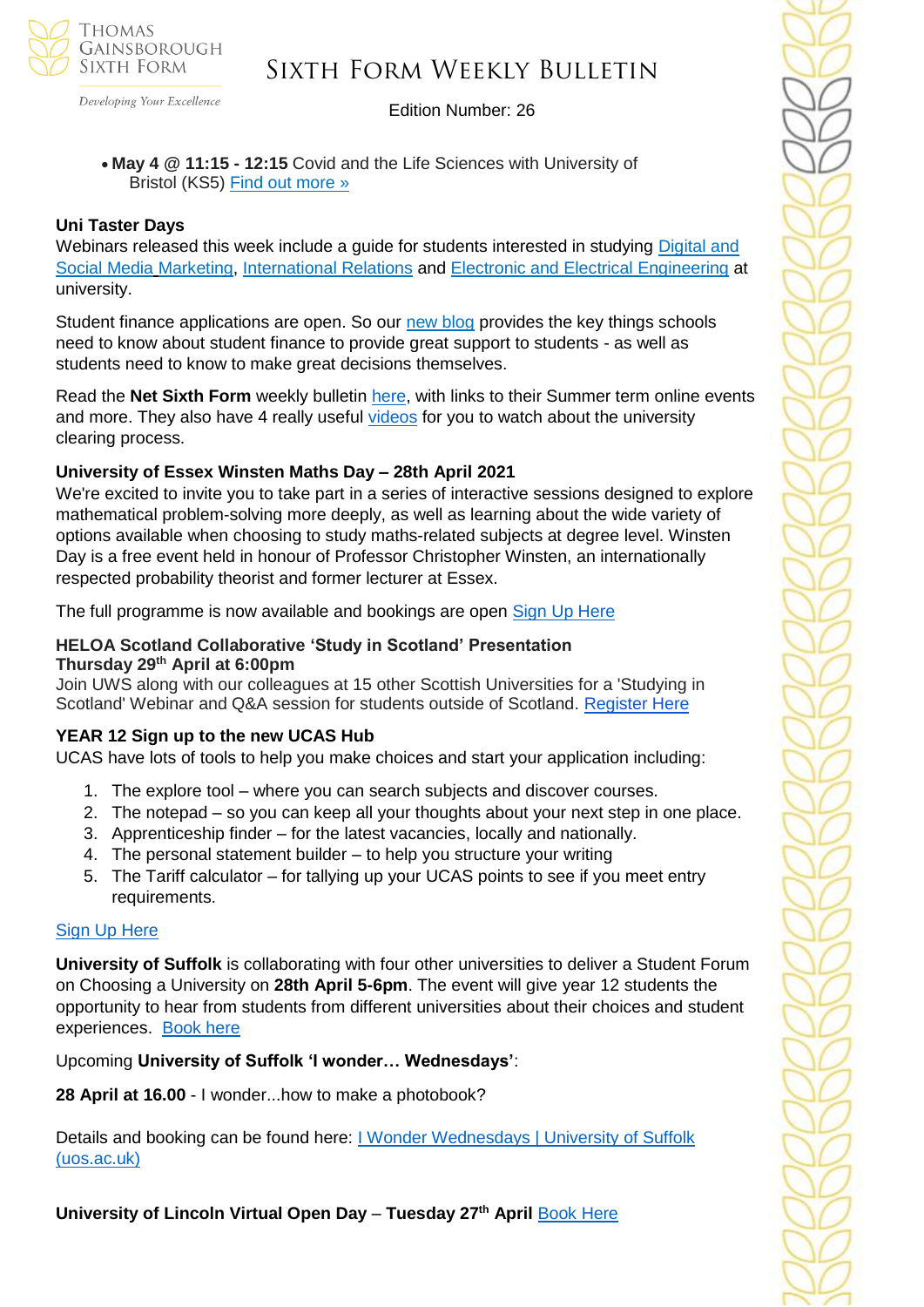

Developing Your Excellence

Edition Number: 26

#### **UEA Taster Sessions** - [Click here](https://www.uea.ac.uk/study/information-for/young-people/subject-taster-sessions)

**UEA** also have several upcoming webinars, including:

**Tue 27 Apr, 16.00-16.30**: Student life Q&A panel

**Wed 28 Apr, 12.45-13.30**: Critical thinking masterclass

**Thu 29 Apr, 16.00-16.30:** Accommodation at UEA

Details can be found here: [Webinars -](https://www.uea.ac.uk/study/information-for/young-people/webinars) UEA

#### **University of Cambridge Faculty of Divinity Open Day**

**Wednesday 28th April**, for those interested in studying Theology, Religion or Philosophy of Religion. Booking can be found [here.](https://cambridge.eu.qualtrics.com/jfe/form/SV_dhv3mKpZT9obbHE)

### Careers News

#### **Springpod Virtual Work Experience**

There are several Virtual Work Experience Programmes open for applications on [Springpod,](https://www.springpod.co.uk/virtual-work-experience-programmes) so take a look.

#### **Job Interview Coaching and Simulator Tool**

Interview Workout helps people practice answering role specific interview questions anytime, anywhere with a personal A.I. coach. Available through any device with Google Assistant (i.e. smartphone, headset or speakers), candidates get instant feedback so they can improve as they go.

You can find out more about us at [https://partner.interviewworkout.com](https://partner.interviewworkout.com/) .

### **Insight to Berkeley Group St Edwards - Property & Construction**

Online Registration - **12th May, 5pm - 6:30pm** An evening with one of the UK's largest property & construction companies FTSE 100 Berkeley Group! We will be talking all about the property industry, construction, architecture, interior design and much more! [Register here.](https://www.research.net/r/Berkeley-Group-Event)

#### **IBM Insight Evening**

#### Online Registration - **13th May, 5pm - 6pm**

An evening with some of IBM's most senior Technology & Business Leaders! Come and see what it's like working for one of the world's biggest Tech companies and the exciting work they are doing across the globe! [Register Here.](https://www.research.net/r/IBM-Insight-Evening)

#### **Summer Careers Experience in London**

InvestIN Education offer students paid work experience in a number of different areas including Architecture, Computer Science, Engineering, Fashion, Filmmaking etc.

As Covid restrictions wind down, we are busy preparing to give students some truly unique in-person summer experiences in 12 of the world's most exciting careers: try hacking a Tesla with cyber experts; attend a sports psychology session at Chelsea FC; or even trade the markets with bankers at the top of an iconic London skyscraper. Free places are available for those who qualify for the bursary and 10% discount for all students can be arranged. Please speak to Mrs Osborne in the Careers Hub. [Register Here](https://investin.org/pages/choose-your-summer-career-experience-ages-15-18?mc_cid=a14631453b&mc_eid=894e4199ae)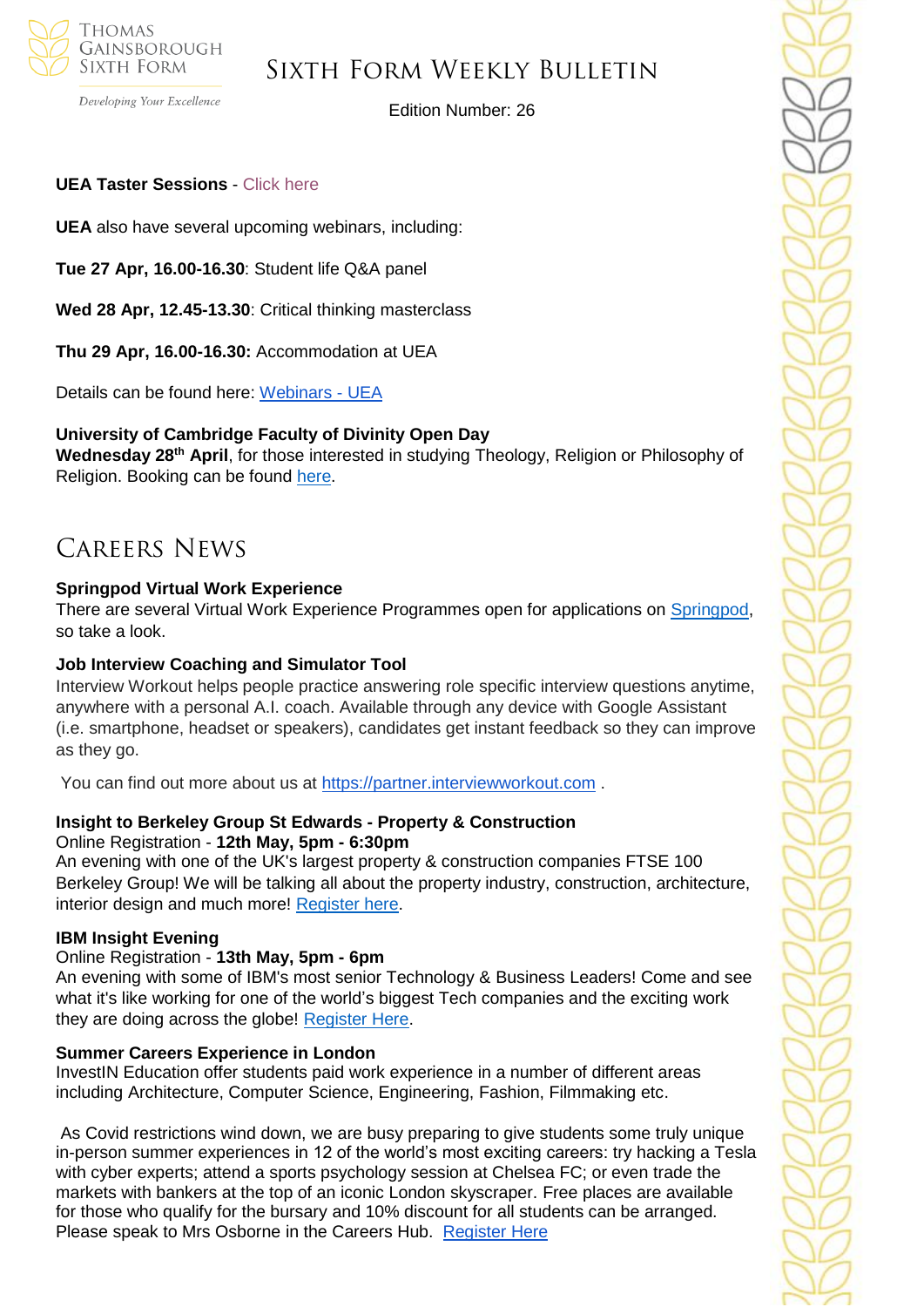

Developing Your Excellence

Edition Number: 26

#### **Enterprise Festival 2021**

Pearson Business School returns with the Enterprise Festival 2021, exclusively designed for school and college students who want to hear from entrepreneurs working in industry. We will discuss how to effectively navigate your career, stand out from the crowd, turn your passion into a successful business and so much more! All 1-hour sessions will be free and held on: **Tuesday 27th April @ 1pm Thursday 29th April @ 2pm Tuesday 4th May @ 1pm** For full details and bookings [click here.](https://www.pearsoncollegelondon.ac.uk/campaigns/the-enterprise-festival.html?utm_source=pbs_enterprisefestival&utm_medium=unitasterdays_newstetter)

#### **Speakers for Schools Online Broadcasts:**

- **[Green Skills National Competition with Anglian Water](https://www.s4snextgen.org/Opportunities/View/id/1321)**
- **Date: 26 May 2021 (09am - 3pm)**
- **Application Deadline: 12 May 2021**
- **[IT and Digital Services Insight Day with UST](https://www.s4snextgen.org/Opportunities/View/id/1421)**
- **Date: 3 June 2021**
- **Application Deadline: 3 May 2021**
- **IKEA – [Retail Virtual Insight Day](https://www.s4snextgen.org/Opportunities/View/id/1444)**
- **Date(s): 2 June 2021 (10am – 2pm)**
- **Application Deadline: 05 May 2021**
- **Walter Carefoot & Sons - [Trainee Quantity Surveyor Insight Day](https://www.s4snextgen.org/Opportunities/View/id/1237)**
- **Date(s): 27 May 2021 (09:30am - 12pm)**
- **Application Deadline: 30 April 2021**
- **National Grid - [Thinking about a career in energy ?](https://www.s4snextgen.org/Opportunities/View/id/1337)**
- **Date(s): 2 June 2021 (10am – 3pm)**
- **Application Deadline: 2 May 2021**
- **Bishop Fleming - [Insight into the financial and accountancy sector](https://www.s4snextgen.org/Opportunities/View/id/1424)**
- **Date: 27 May 2021(10am – 3pm).**
- **Application Deadline: 7 May 2021**
- **Thames Water – [Keeping essential services running](https://www.s4snextgen.org/Opportunities/View/id/1373)**
- **Date: 2 June 2021(10am – 1pm).**
- **Application Deadline: 2 May 2021**
- **[ISG Global Construction Specialist -](https://www.s4snextgen.org/Opportunities/View/id/1455) Virtual Work Experience**
- **Dates: 1 – 4 June 2021 (10am - 2pm)**
- **Application Deadline: 30 April 2021**